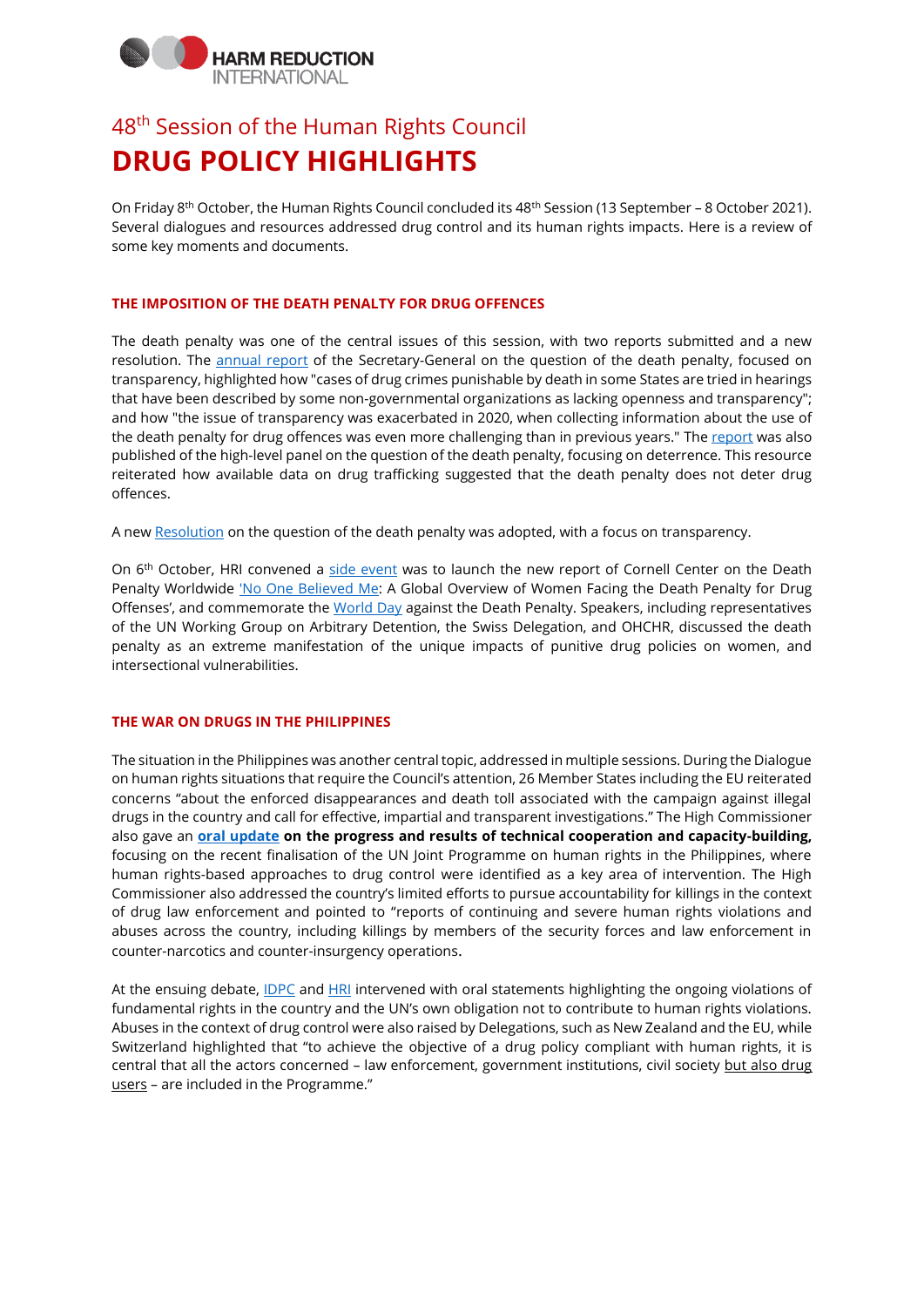

#### **THE WAR ON DRUGS IN SRI LANKA**

The High Commissioner for Human Rights gave an [oral update](https://www.ohchr.org/EN/NewsEvents/Pages/DisplayNews.aspx?NewsID=27447&LangID=E:) on the human rights situation in **Sri Lanka,**  expressing concerns about "further deaths in police custody and in the context of police encounters with alleged drug criminal gangs, as well as continuing reports of torture and ill-treatment by law enforcement officials". The High Commissioner also highlighted the risk that the new state of emergency declared in August further expands the role of the military in civilian functions. Building on the findings of our recen[t report,](https://www.hri.global/drug-control-sri-lanka) HRI intervened with a joint [oral statement](https://www.hri.global/contents/2157) addressing militarisation of drug control and treatment, arbitrary killings, and compulsory drug rehabilitation centres.

### **DRUG-RELATED INCARCERATION**

The **Working Group on Arbitrary Detention** presente[d Deliberation no.12](https://undocs.org/A/HRC/48/55) on **women deprived of liberty**, detailing violations of fundamental rights in detention and clarifying relevant human rights standards. Among others, the Deliberation reiterates how "Criminal and administrative detention as a result of drug control laws and policies disproportionately affects women and can constitute arbitrary detention", and highlights the intersectional vulnerability to arbitrary detention of women who use drugs and sex workers.

The Special Rapporteur on the situation of human rights in **Cambodia** [highlighted](https://undocs.org/A/HRC/48/79) "the need to review the Law on the Control of Drugs, as it currently leads to too much incarceration rather than to alternatives, such as community-based care and rehabilitation." Concerns on the situation in the country were also raised by the High Commissioner, who denounced the government's heavy reliance on law enforcement to curb the pandemic, leading to arbitrary detention and other abuses.

#### **OTHER RELEVANT DEVELOPMENTS**

- The Council adopted a highly-debated **[Resolution](https://undocs.org/a/hrc/48/l.24/rev.1) on the Situation of human rights in Afghanistan,** denouncing ongoing violations and appointing a Special Rapporteur for a period of one year. Although the text builds on that of the [previous Resolution,](https://undocs.org/A/HRC/RES/S-31/1) adopted at the Council Special Session on Afghanistan in August 2021, attempts to include a mention of health workers among the groups that require protection and support failed. Nevertheless, the Resolution calls for the protection of medical facilities and humanitarian personnel operating in the country.
- The outcomes of the **Universal Periodic Reviews** of several countries were adopted. Most relevant to drug policy are those of **Mozambique**, which accepted recommendations to "Intensify cooperation and efforts, with support of the international community, to further enlarge programmatic interventions and investments that seek to further reduce the prevalence of HIV/AIDS and malaria", and to "Guarantee that persons with HIV/AIDS have adequate medical assistance and medication"'; and that of **Paraguay**, which accepted a recommendation to "Strengthen efforts to prevent HIV transmission, especially mother-to-child transmission, and improve the care for persons with HIV without discrimination."
- [A panel discussion](https://www.ohchr.org/EN/HRBodies/HRC/Pages/NewsDetail.aspx?NewsID=27559&LangID=E) was held on deepening **inequalities exacerbated by the COVID-19 pandemic** and their implications for the realization of human rights. Among others, the Special Rapporteur on the Right to Health, Dr Tlaleng Mofokeng, highlighted the interlinkages between structural and socioeconomic inequality, systemic racism and discrimination, and negative health outcomes; and how "Root causes of this inequality lies in patriarchy, slavery, colonialism, apartheid and neo-colonialism, and have a negative disproportionate impact on Women, queer people, gender diverse people, Black people and people of African descent, other persecuted racial and ethnic groups, indigenous communities, people with disabilities, migrant communities and those impacted by the climate crisis". PRI delivered a [joint statement](https://twitter.com/PenalReformInt/status/1442895531341082627) supported by HRI and CELS on inequities in health in prisons, and the need to urgently vaccinate people in detention.